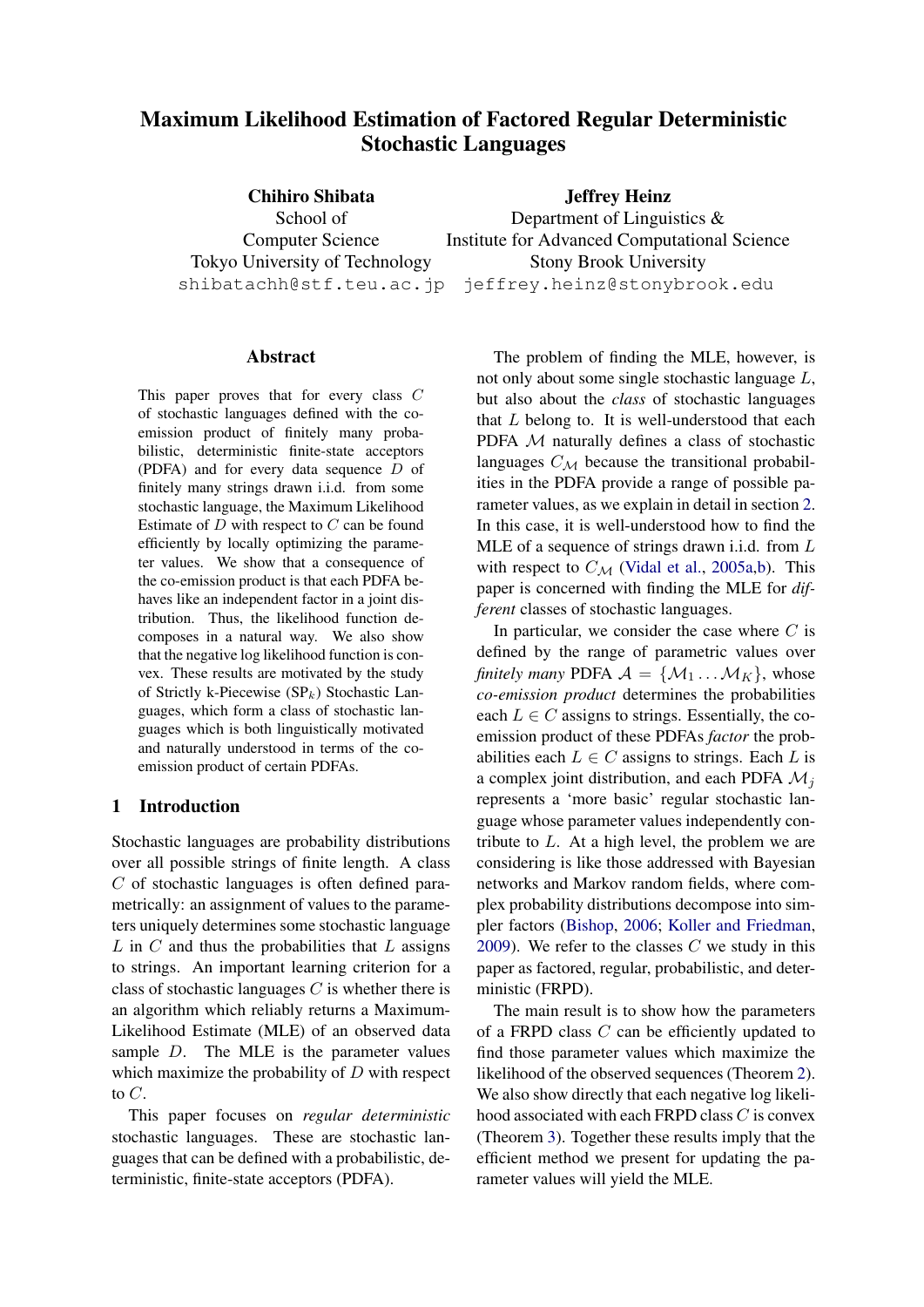There are several reasons for being interested in such factored classes C. Perhaps the most important from our perspective is expressed by Koller and Friedman (p. 1134) "The ability to exploit structure in the distribution is the basis for providing a compact representation of highdimensional ... probability spaces." In our case, the size of the representation of the class given by  $A = \{M_1 \dots M_K\}$  is simply the sum of the size of each  $M_i$ . In contrast, the representation of the class given by the co-emission product is in the worst case the product of the sizes of each  $M_i$ . One direct benefit of this is that the number of parameters is reduced, which makes it possible to more accurately estimate them with less data. Other advantages discussed by Koller and Friedman, such as modularity, we return to in the discussion in the conclusion.

There are also linguistic reasons to be interested in FRPD classes. The Strictly Piecewise (SP) class of languages encode certain types of long-distance dependencies found in natural languages. For example, SP languages can express generalizations like "at most one b per string" and "no b may follow an a" [\(Rogers et al.,](#page-11-3) [2010\)](#page-11-3). Generalizations with this formal character are known to occur in the phonologies of the world's languages [\(Heinz,](#page-11-4) [2010a;](#page-11-4) [Rogers et al.,](#page-11-5) [2013;](#page-11-5) [Heinz,](#page-11-6) [2014,](#page-11-6) [2018\)](#page-11-7). As [Rogers et al.](#page-11-3) [\(2010\)](#page-11-3) explain, Strictly Piecewise languages are characterized by the intersection product of finitely many deterministic finite-state acceptors (DFA). [Heinz and Rogers](#page-11-8) [\(2010\)](#page-11-8) used this characterization and the co-emission product to define the class of Strictly Piecewise stochastic languages because they were interested in the learnability of long-distance dependencies in natural languages probabilistically. They presented a learning algorithm for a class of SP stochastic languages and claimed (p. 894) that it returns the MLE.

This results in this paper can be seen as providing a more generalized, more meaningful, and more rigorous proof of their basic claim. Theorem [2](#page-7-0) establishes how to update the parametric values which locally optimize the model of *any* FRPD class. Theorem [3](#page-9-0) shows the negative log likelihood function of *any* FRPD class is convex, so there is in fact only one set of optimal parametric values for any sequence of data. Furthermore, we prove these results in terms of the standard definition of co-emission product, and not the

variant used in [Heinz and Rogers](#page-11-8) [\(2010\)](#page-11-8). (While the results here work for both, we only prove the standard case.) These general results make it possible to explore not only the learning of  $SP_k$ stochastic languages, but also *any* finite combination of PDFAs that characterize different kinds of local and non-local dependencies which can be expressed with regular grammars. We return to this issue in the discussion.

To our knowledge, such results for FRPD classes have not been previously discussed in the literature. One reason for this is that much work on natural language processing uses probabilistic *non-deterministic* automata. These describe the same class of stochastic languages as Hidden Markov Models (HMMs) [\(Vidal et al.,](#page-11-0) [2005a,](#page-11-0)[b\)](#page-11-1). Non-determinism can make a big difference when it comes to parsing and learning. In a deterministic model  $M$ , each string  $w$  can be associated with at most one path through  $M$ , whereas in non-deterministic  $M$ , there can be infinitely many paths for w. This is one reason why methods used for learning HMM are not guaranteed to return a MLE. Since the states are 'hidden' one uses methods like Expectation Maximization, which may converge to a local optimum that is not a global optimum [\(Jurafsky and Martin,](#page-11-9) [2008;](#page-11-9) [Heinz et al.,](#page-11-10) [2015\)](#page-11-10).

On the other hand, we are showing that, by carefully choosing the class of stochastic languages C—which the MLE which is to be found will be 'with respect to'—we can exploit the structure we assume to be present to guarantee we find a MLE. This paper takes one step in establishing the theoretical soundness of this approach.

Finally, one reviewer commented that these results may follow from fundamental theorems in the literature on probabilistic graphical models [\(Koller and Friedman,](#page-11-2) [2009\)](#page-11-2). Regardless of whether this is true, the correctness of the proofs here stand. Also, the general results of Bayesian networks and Markov random fields say nothing about the concrete forms of the algorithm for obtaining the MLE with respect to a FRPD class  $C$ given data  $D$ , and similarly for its time complexity. [Malouf](#page-11-11) [\(2002\)](#page-11-11) makes a similar point, writing "While all parameter estimation algorithms we will consider take the same general form, the method for computing the updates . . . differs substantially." Nonetheless, how probabilistic graphical models relate to this line of research ought to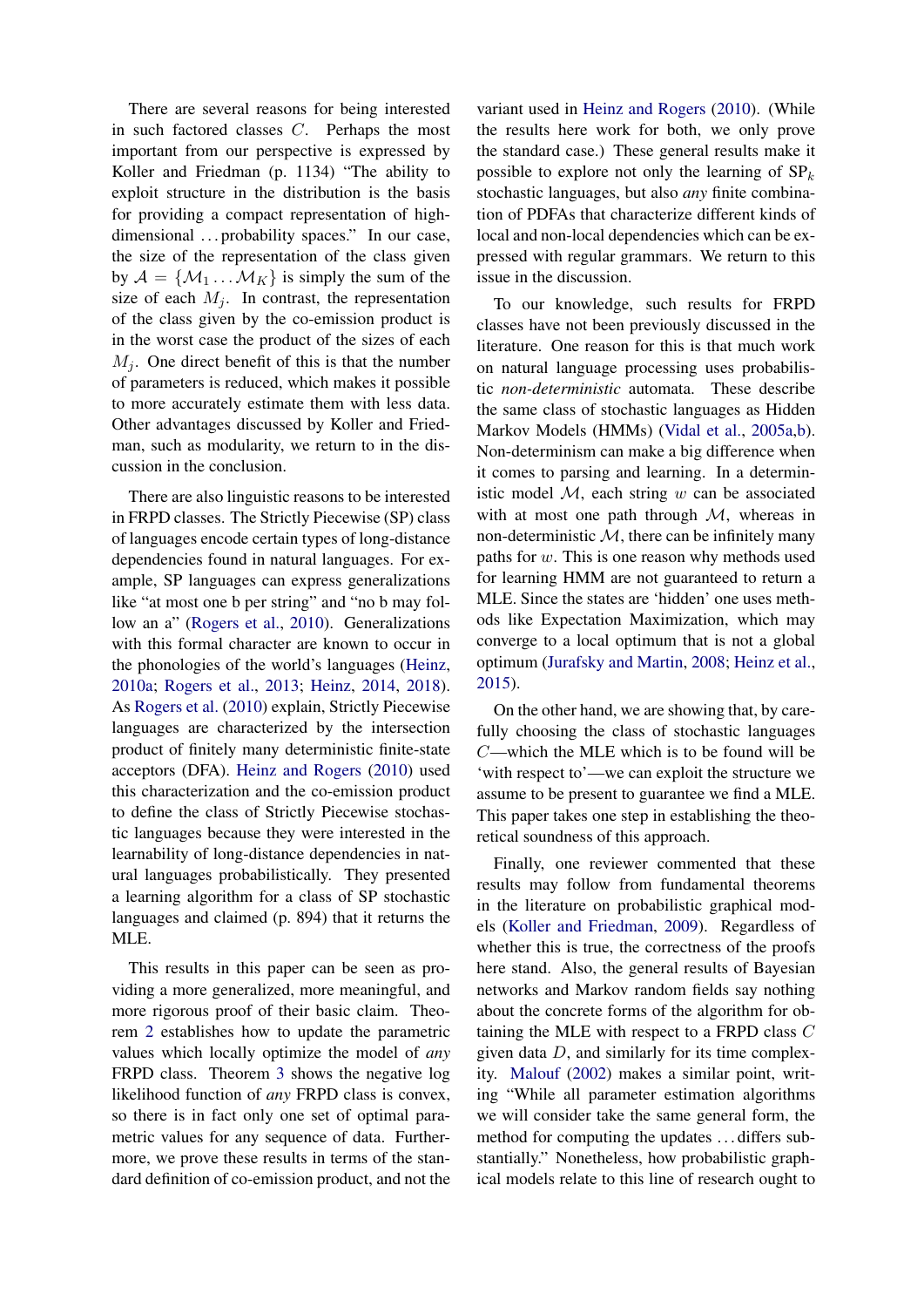be made clear.

The remainder of the paper is organized as follows. In section [2](#page-2-0) we review languages, stochastic languages, deterministic finite-state acceptors and probabilistic versions thereof, the intersection and co-emission products, and the statement of the learning problem. Before presenting our main results, section [3](#page-3-0) defines Strictly Piecewise (stochastic) languages, which provide a running example to illustrate the main results, which are presented in section [4.](#page-5-0) The computational complexity of the updates are analyzed in section [5](#page-9-1) and section [6](#page-10-1) concludes.

### <span id="page-2-0"></span>2 Preliminaries

#### 2.1 Sets of Strings

 $\Sigma$  denotes a finite set of symbols and  $\Sigma^k$ ,  $\Sigma^{\leq k}$ , and  $\Sigma^*$  denote all strings over this alphabet of length  $k$ , of length less than or equal to  $k$ , and of any finite length, respectively.  $\lambda$  denotes the empty string. The length of a string  $w$  is written |w|. The prefixes of a string w are  $Pref(w)$  =  $\{v \mid \exists u \in \Sigma^*, vu = w\}.$  A string  $w = \sigma_1 \dots \sigma_n$ is a *subsequence* of a string v if and only if  $v \in \Sigma^* \sigma_1 \Sigma^* \dots \Sigma^* \sigma_n \Sigma^*$ , in which case we write  $w \sqsubset v$ .

A *language*  $L$  is a subset of  $\Sigma^*$ . The *complement* of a language L, denoted  $\overline{L}$  is  $\Sigma^*/L$ . The *shuffle ideal* of w is the language of all strings containing  $w$  as a subsequence:

$$
SI(w) = \{v \mid w \sqsubseteq v\}.
$$

A *stochastic language* L is a probability distribution over  $\Sigma^*$ . The probability P of word w with respect to L is written  $P_L(w) = p$ . Thus, all stochastic languages L satisfy

$$
\sum_{w \in \Sigma^*} P_L(w) = 1.
$$

# 2.2 Probabilistic Deterministic Finite-state Acceptors

A *Deterministic Finite-state Acceptor* (DFA) is a tuple  $\mathcal{M} = \langle Q, \Sigma, q_0, \delta, F \rangle$  where Q is the state set,  $\Sigma$  is the alphabet,  $q_0$  is the start state,  $\delta$  is a deterministic transition function with domain  $Q \times \Sigma$  and codomain Q, and F is the set of accepting states. Let  $\delta^*$  :  $Q \times \Sigma^* \rightarrow Q$ be the (partial) path function of  $M$ . When discussing partial functions, the notation  $\uparrow$  and  $\downarrow$  indicates that the function is not defined, respectively, is defined, for particular arguments. Thus

 $\delta^*(q, w)$  is the (unique) state reachable from state q via the sequence w, if any, or  $\delta^*(q, w)$  otherwise. The language recognized by a DFA  $M$  is  $L(\mathcal{M}) \stackrel{\text{def}}{=} \{w \in \Sigma^* \mid \delta^*(q_0, w) \downarrow \in F\}.$ 

A *Probabilistic Deterministic Finite-state Acceptor* (PDFA) is a tuple  $\mathcal{M} = \langle Q, \Sigma, q_0, \delta, F, T \rangle$ where  $Q, \Sigma, q_0$ , and  $\delta$  are the same as with DFA, and  $F$  and  $T$  are partial functions representing the final-state and transition probabilities. In particular,  $T: Q \times \Sigma \to \mathbb{R}^+$  and  $F: Q \to \mathbb{R}^+$  such that

<span id="page-2-1"></span>for all 
$$
q \in Q
$$
,  $F(q) + \sum_{\sigma \in \Sigma} T(q, \sigma) = 1$ . (1)

A PDFA M generates a stochastic language  $L(\mathcal{M})$ . If it exists, the unique *path* for a word  $w =$  $\sigma_0 \ldots \sigma_N$  belonging to  $\Sigma^*$  through a PDFA is a sequence  $\langle (q_0, \sigma_0), (q_1, \sigma_1), \ldots, (q_N, \sigma_N) \rangle$ , where  $q_{i+1} = \delta(q_i, \sigma_i)$ . The probability a PDFA assigns to  $w$  is obtained by multiplying the transition probabilities along  $w$ 's path if it exists with the final probability, and zero otherwise. So  $P_{L(\mathcal{M})}(w) =$ 

$$
\left(\prod_{i=0}^{N} T(q_i, \sigma_i)\right) \cdot F(\delta(q_N, \sigma_N))
$$
  
if  $\delta^*(q_0, w) \downarrow$  and 0 otherwise (2)

A probability distribution is *regular deterministic* iff there is a PDFA which generates it. We sometimes write  $\mathcal{M}(w)$  instead of  $P_{L(\mathcal{M})}(w)$ .

The *structural components* of a PDFA M are its states Q, its alphabet  $\Sigma$ , its transitions  $\delta$ , and its initial state  $q_0$ . By *structure* of a PDFA, we mean its structural components. The structure of each PDFA M defines a class of stochastic languages given by the possible instantiations of  $T$  and  $F$ satisfying Equation [1.](#page-2-1) These distributions have at most  $|Q| \cdot (|\Sigma| + 1)$  independent parameters (since for each state there are  $|\Sigma|$  possible transitions plus the possibility of finality.)

### 2.3 The co-emission product

The *intersection product* of K DFAs  $M_1 \dots M_K$ is given by the standard construction over the state space  $Q_1 \times \ldots \times Q_K$  [\(Hopcroft et al.,](#page-11-12) [2001\)](#page-11-12). We write  $\bigotimes_{1 \leq j \leq K} M_j = M$  $\langle Q, \Sigma, q_0, \delta, F \rangle$  where  $Q = Q_1 \times \ldots \times Q_K$ ,  $q_0 = \langle q_{01}, \ldots q_{0K} \rangle$ . For all  $\langle q_1, \ldots q_K \rangle \in Q$  and  $\sigma \in \Sigma$ ,  $\delta(\langle q_1, \ldots q_K \rangle, \sigma) = \langle q'_1, \ldots q'_K \rangle$  if and only if  $\delta_1(q_1, \sigma) = q'_1, \ldots, \delta_K(q_K, \sigma) = q'_K$ . Finally, let  $F = F_1 \times \ldots \times F_K$  It is well-known that  $L(\bigotimes_{1\leq j\leq K}M_j)=\bigcap_{1\leq j\leq K}L(\mathcal{M}_j).$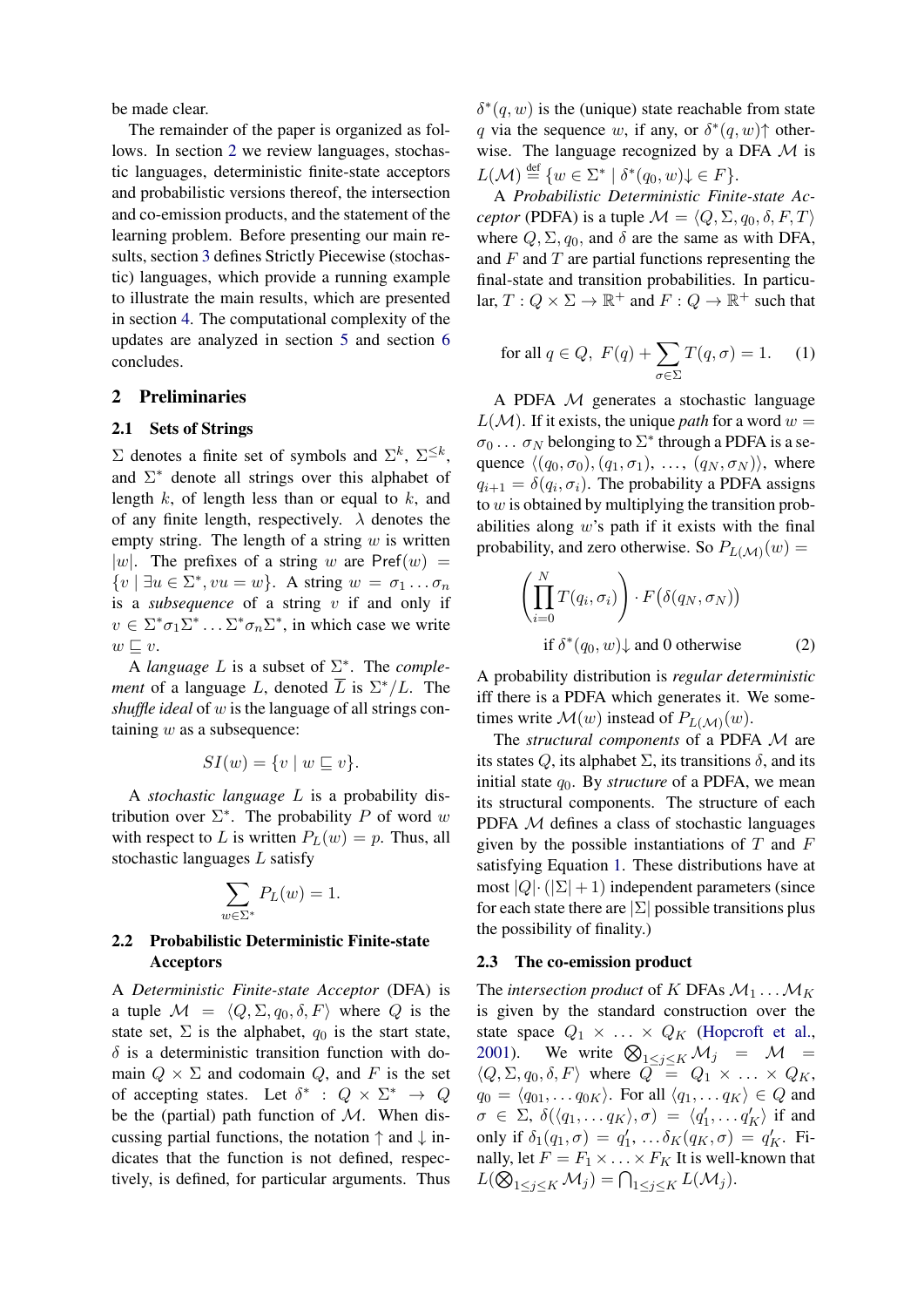The *co-emission product* of K PDFAs  $M_1 \dots M_K$  is also given by a construction over the state space  $Q_1 \times \ldots \times Q_K$ . The probability that  $\sigma$  is co-emitted from  $\langle q_1, \ldots, q_K \rangle$  in  $Q_1 \times ... \times Q_K$  is the product of the probabilities of its emission at each  $q_i \in Q_i$ . Let  $\text{CoT}(\langle \sigma, q_1 \ldots q_K \rangle) = \prod_{j=1}^K T_j(q_j, \sigma)$ . Similarly, the probability that a word simultaneously ends at  $q_1 \in Q_1$ , ...  $q_K \in Q_K$  is

$$
\mathsf{CoF}(\langle q_1 \ldots q_K \rangle) = \prod_{j=1}^K F_j(q_j).
$$

Finally, for  $q = \langle q_1 \dots q_K \rangle$ , let

$$
Z(q) = \mathsf{CoF}(q) + \sum_{\sigma \in \Sigma} \mathsf{CoT}(\langle \sigma, q \rangle)
$$

be the *normalization term*. Next we define the coemission product.

<span id="page-3-1"></span>Definition 1 (Co-emission Product) *For* A =  $\{\mathcal{M}_1, \ldots \mathcal{M}_K\}$ , let  $\bigotimes \mathcal{A} = \langle Q, \Sigma, q_0, \delta, F, T \rangle$ *where*

- *1.* Q, q0, *and* δ *are defined as with DFA product; and*
- *2. For all*  $q \in Q$  *and*  $\sigma \in \Sigma$ *:*

$$
F(q) = \frac{\text{CoF}(q)}{Z(q)}
$$

*and*

$$
T(q,\sigma) = \frac{\text{CoT}(\sigma, q)}{Z(q)}.
$$

In other words, the numerators of  $T$  and  $F$  are defined to be the co-emission probabilities and division by Z ensures that co-emission product  $\otimes A$ defines a well-formed probability distribution over Σ ∗ .

Observe that  $A$  also defines a class of stochastic languages by the possible instantiations of  $T_i$ and  $F_j$  for each  $M_j \in \mathcal{A}$ . The structural components of  $A$  are the structural components of each  $M_i \in \mathcal{A}$ . By *structure* of  $\mathcal{A}$ , we mean its structural components. The structure of A defines a class of stochastic languages given by the possible instantiations of  $T_j$  and  $F_j$  satisfying Equation [1](#page-2-1) for each  $M_i \in \mathcal{A}$ .

If  $\otimes A = M$  then the class of stochastic languages induced by the structure of  $A$  is a subset of the class of stochastic languages obtained with the structure of the PDFA M. This is another way of saying that a factorized model may have fewer parameters and so the class of stochastic languages it represents can become smaller.

### <span id="page-3-2"></span>2.4 Statement of the Learning Problem

Let D be a finite sequence of  $|D|$  i.i.d. drawn examples from a stochastic language L. It follows that the  $P_L(D) = \prod_{w \in D} P_L(w)$ .

Let  $A = \{M_1 \dots M_K\}$  be a set of PDFAs and let  $C_A$  denote the FRPD class of stochastic languages induced by the structure of A. The *likelihood* of D w.r.t.  $C_A$  is determined by the parameters (the  $T_i$  and  $F_j$  functions for each  $\mathcal{M}_j \in \mathcal{A}$ ). Let us group these parameters under the symbol Θ. Each Θ identifies some stochastic language  $L_{\Theta} \in C_A$ . The *likelihood* of D w.r.t.  $C_A$  is defined as follows:

$$
\text{Ind}(D \mid \Theta) = \prod_{w \in D} P_{L_{\Theta}}(w).
$$

The problem of finding a Maximum Likelihood Estimate (MLE) is to find those parameter values  $\Theta$  of A that maximize the likelihood of D w.r.t.  $C_A$ . Formally,

$$
\hat{\Theta} = \underset{\Theta}{\arg \max} \left( \text{lhd}(D \mid \Theta) \right) \tag{3}
$$

where  $\Theta$  under the arg max ranges over all possible parameter values of A.

When  $|\mathcal{A}| = 1$  the problem has a known solution. As mentioned, a single PDFA  $M$  defines a class of stochastic languages given by possible parameter values of  $M$ . In this case, it is wellknown how to find  $\hat{\Theta}$ . Essentially, each transition probability  $T(q, \sigma)$  equals the relative frequency that symbol  $\sigma$  is emitted at a state q [\(Vidal et al.,](#page-11-0) [2005a,](#page-11-0)[b\)](#page-11-1). In this paper, we solve this problem when  $|\mathcal{A}| > 1$ .

# <span id="page-3-0"></span>3 Strictly k-Piecewise stochastic languages

In this section, we introduce the Strictly  $k$ -Piecewise stochastic languages, which serve as a running example of a FRPD class in the remainder of the paper.

[Rogers et al.](#page-11-3) [\(2010\)](#page-11-3) define and provide multiple characterizations of Strictly Piecewise (SP) languages. We review the most relevant ones for this paper here. SP languages are exactly those formal languages that are closed under subsequence.

$$
SP = \{ L \subseteq \Sigma^* \mid \forall w, v \in \Sigma^* \newline (v \in L, w \sqsubseteq v \Rightarrow w \in L) \}
$$

[Rogers et al.](#page-11-3) [\(2010,](#page-11-3) p. 260) prove that every SP language  $L$  can be associated with a finite set of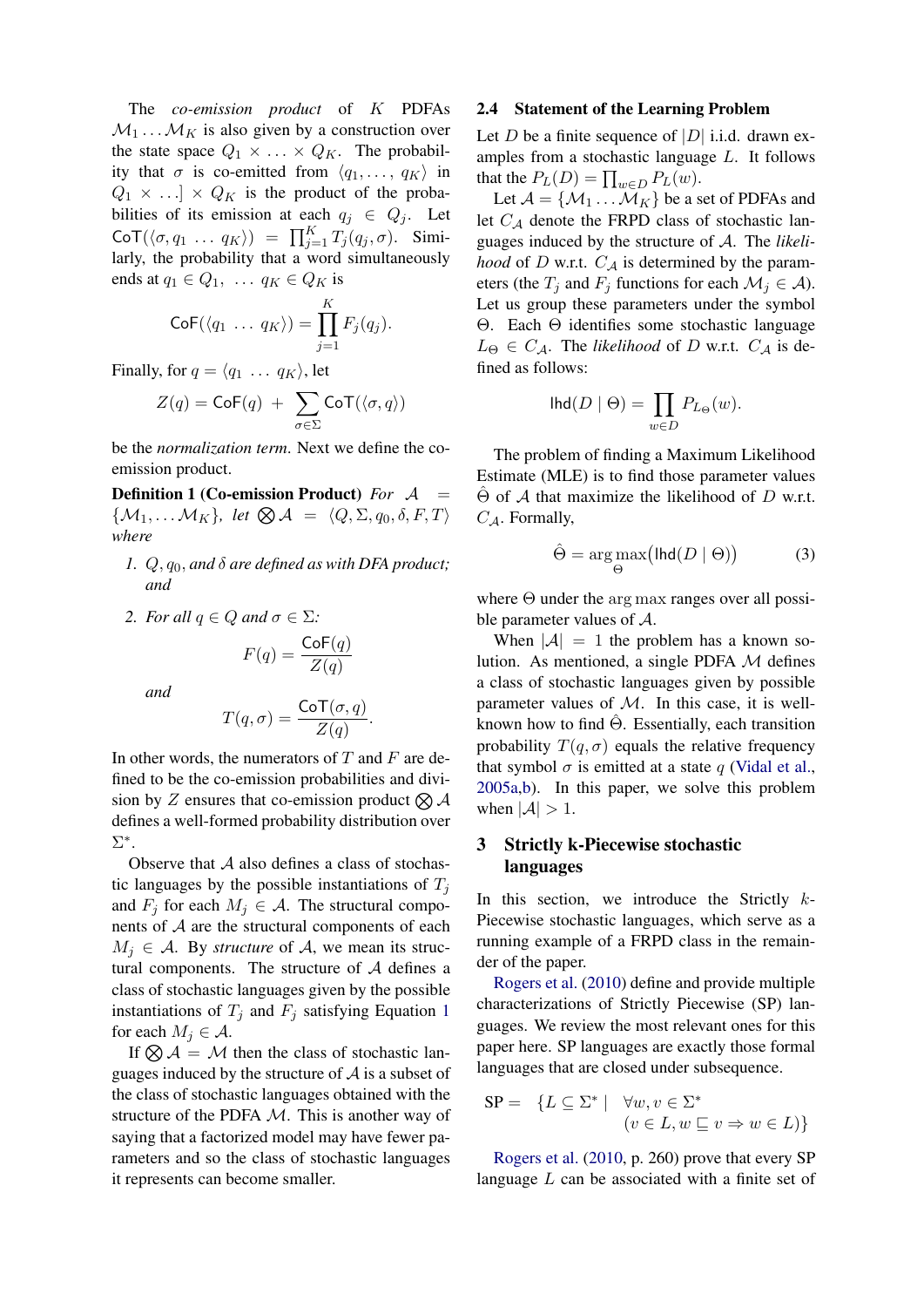strings  $S$  such that  $L$  is the intersection of the complements of the shuffle ideals of S.

**Theorem 1**  $\forall L \in \text{SP}, \exists S \subseteq \Sigma^*, n \in \mathbb{N}$  such that  $|S| < n$  and  $L = \bigcap_{w \in S} SI(w)$ .

The SP languages are parameterized by a value  $k \in \mathbb{N}$ . This number corresponds to the length of the longest string in S. For each SP language  $L$ , if there is a set S whose longest string is equal to  $k$ , then  $L$  belongs to the  $SP_k$  class of languages.

If k is known a priori then the  $SP_k$  languages are both PAC-learnable and identifiable in the limit in polynomial time and data [\(Heinz,](#page-11-13) [2010b;](#page-11-13) [Heinz](#page-11-14) [et al.,](#page-11-14)  $2012$  $2012$  $2012$ ).<sup>1</sup>

Theorem [1](#page-4-1) allows one to construct concrete computational models for SP languages with DFA. For any nonempty string  $w = \sigma_1 \dots \sigma_n$ ,  $SI(w) =$  $L(\mathcal{M}_w)$  where  $\mathcal{M}_w$  is defined as follows. The states are the prefixes of w, the start state is  $\lambda$ , and the final state is  $w$ . For all prefixes p of  $w$  and  $\sigma \in \Sigma$ , let  $\delta(p, \sigma) = p\sigma$  whenever  $p\sigma$  is a prefix of  $w$  and  $p$  otherwise. Figure [1](#page-5-1) gives an examples of DFA for  $\mathcal{M}_{abba}$ .

The complement  $SI(w)$  is essentially obtained from  $\mathcal{M}_w$  by removing its maximal state and making every state final. In other words, if  $w = va$ then the  $SI(w)$  can be recognized by an automaton where the states are the prefixes of  $v$ , the start state is  $\lambda$ , and each state is a final state. For all prefixes p of v and  $\sigma \in \Sigma$ ,  $\delta(p, \sigma) = p\sigma$  whenever  $p\sigma$  is a prefix of v. When  $p\sigma$  is not a prefix of v and  $\sigma \neq a$  then  $\delta(p, \sigma) = p$ . Finally,  $\delta(v, a)$  is not defined. We denote such a DFA as  $\mathcal{M}_{\overline{w}}$ . Fig-ure [2](#page-5-2) shows the DFA  $\mathcal{M}_{\overline{abba}}$  which recognizes the complement of  $SI(abba)$ . Both  $\mathcal{M}_w$  and the DFA recognizing its complement are minimal.

It follows that for any  $L \in \text{SP}$ , one can construct a DFA recognizing L by taking the *product* of the complements of the shuffle ideals of the strings in S.

Note the size of  $\mathcal{M}_1 \dots \mathcal{M}_K$  is  $\sum_{1 \le i \le K} \mathcal{M}_j$ whereas the size of  $\mathcal{M} = \bigotimes_{1 \leq j \leq K} \overline{\mathcal{M}}_j$  is in the worst case  $\prod_{1 \leq j \leq K} M_j$ . Therefore, to decide whether a string  $\overline{w}$  belongs to some SP language L, it may be preferable to run w on each  $\mathcal{M}_i$  instead of on  $M$  to avoid the potentially large in<span id="page-4-1"></span>crease in the state space. See [Heinz and Rogers](#page-11-16) [\(2013\)](#page-11-16) for additional discussion of this point.

[Heinz and Rogers](#page-11-8) [\(2010\)](#page-11-8) use the fact that SP languages are the intersection of the complements of shuffle ideals to define their stochastic counterpart. They define stochastic versions of  $\mathcal{M}_{\overline{w}}$  (Figure [2\)](#page-5-2), which they call *w-subsequencedistinguishing PDFA*.

Definition 2 (Subsequence-distinguishing PDFA) Let  $w \in \Sigma^{k-1}$  and  $w = \sigma_1 \cdots \sigma_{k-1}$ .  $\mathcal{M}_w = \langle Q, \Sigma, q_0, \delta, F, T \rangle$  *is a* w-subsequencedistinguishing PDFA *(w-SD-PDFA) iff* F *and* T *satisfy Equation [1](#page-2-1) and*  $\delta(u, \sigma) = u\sigma$  *whenever*  $u\sigma \in Pref(w)$  *and u otherwise.* 

Apart from the stochastic components  $T$  and  $F$ , the w-subsequence-distinguishing PDFA differs from  $\mathcal{M}_{\overline{w}}$  in one key way. Suppose.  $w =$ va. Then  $\delta(v, a) = v$  in the w-subsequencedistinguishing PDFA is not undefined as was the case with  $\mathcal{M}_{\overline{w}}$ . This transition exists and may have a nonzero probability.

A set A of PDFAs is *a* k*-set of SD-PDFAs* iff, for each  $w \in \Sigma^{\leq k-1}$ , it contains exactly one w-SD-PDFA. For example, let  $\Sigma = \{a, b\}$  and consider the 2-set of SD-PDFAs shown in Figure [3.](#page-6-0) There are three SD-PDFAs in this set corresponding to  $\mathcal{M}_{\lambda}$ ,  $\mathcal{M}_{a}$ , and  $\mathcal{M}_{b}$ .

[Heinz and Rogers](#page-11-8) [\(2010\)](#page-11-8) define  $SP_k$  stochastic languages as a product of a k-set of SD-PDFAs. Specifically, the adapt the notion of co-emission probability [\(Vidal et al.,](#page-11-0) [2005a\)](#page-11-0). [Heinz and Rogers](#page-11-8) [\(2010\)](#page-11-8) actually use what they call the *positive coemission product* which restricts the standard coemission probability to particular circumstances.

In this work, we define SP stochastic languages with the standard definition of *co-emission probability* used to define products of PDFA as in Definition [1](#page-3-1) [\(Vidal et al.,](#page-11-0) [2005a\)](#page-11-0).

<span id="page-4-2"></span>Definition 3 (SP Stochastic Languages) *A probability distribution* P *over* Σ ∗ *is a SP stochastic language iff there exists a* k*-set of SD-PDFAs* A*,* whose co-emission product is  $\mathcal{M} = \bigotimes \mathcal{A}$ , such *that for all*  $w \in \Sigma^*$ *, it is the case that*  $P(w) =$  $\mathcal{M}(w)$ .

It follows immediately from this definition that the class of SP stochastic languages is a FRPD class. In this case, the parameters of such a distribution are the T and F values on each  $w$ subsequence-distinguishing PDFA in the  $k$ -set. In the example in Figure [3,](#page-6-0) there are thus 15 parameters of the model, 10 of which are free. This is be-

<span id="page-4-0"></span><sup>&</sup>lt;sup>1</sup>Also, SP languages suggest a different representation for strings [\(Rogers et al.,](#page-11-5) [2013\)](#page-11-5), which inform machine learning in other ways. The winning paper of the SPiCE competition [\(Balle et al.,](#page-10-2) [2016\)](#page-10-2), in which machine learning models competed to best predict the next symbol in a natural and artificial sequences was won by [Shibata and Heinz](#page-11-15) [\(2016\)](#page-11-15), who integrated SP-style representations into a neural network.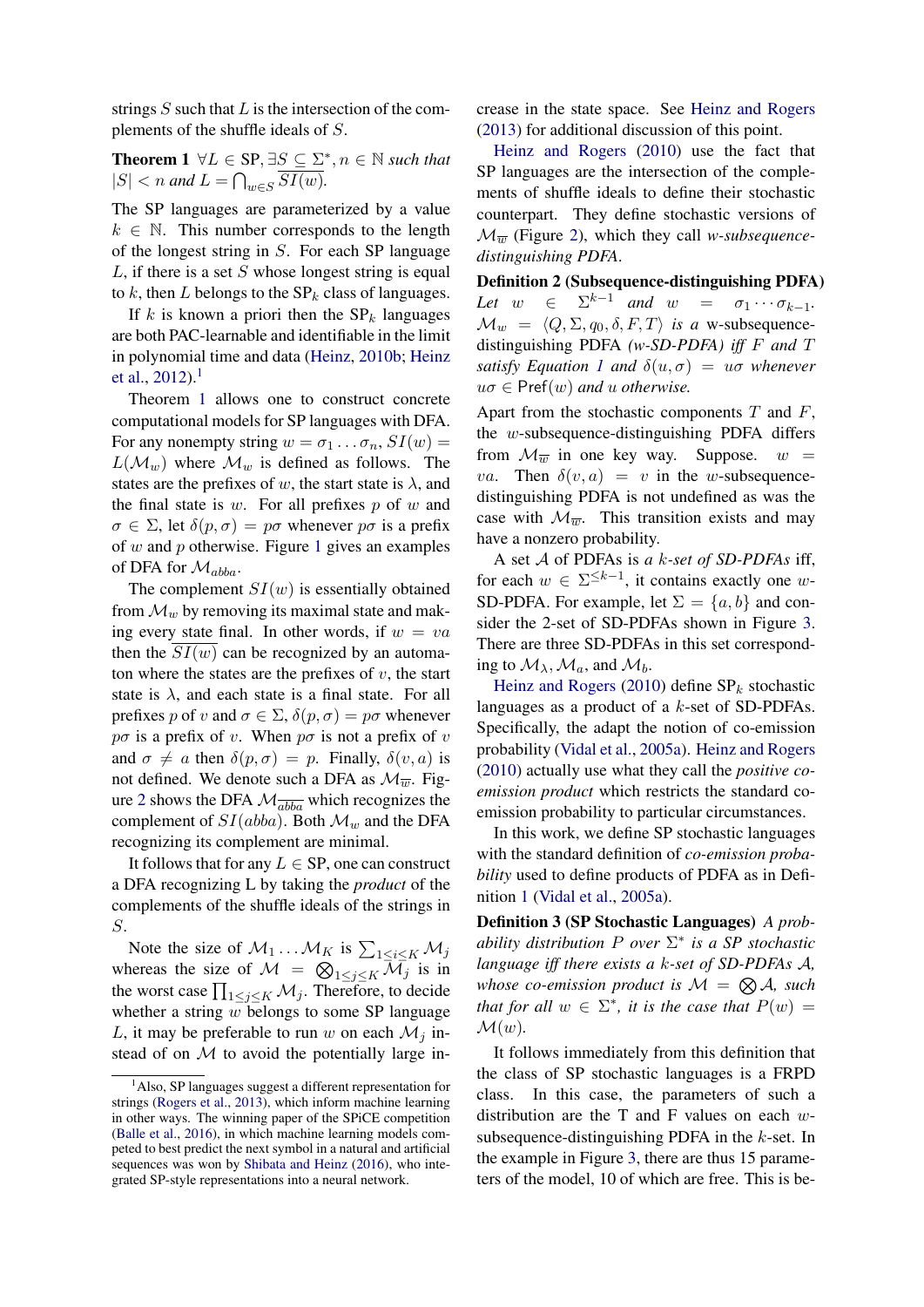<span id="page-5-1"></span>

<span id="page-5-2"></span>Figure 1: The DFA  $\mathcal{M}_{abba}$  for  $SI(abba)$  (left) with  $\Sigma = \{a, b, c\}.$ 



Figure 2: The DFA  $\mathcal{M}_{\overline{abba}}$  for  $\overline{SI(abba)}$  with  $\Sigma = \{a, b, c\}.$ 

cause there are three actions associated with each state  $(a, b, a$  and finality); there are five states; but since the probabilities must add to one only two parameters per state are free. More generally, a *k*-set of SD-PDFAs *A* has  $|\Sigma| \cdot \sum_{j \in A} |Q_j|$  free parameters.

### <span id="page-5-0"></span>4 Main Theorem for MLE of FRPD classes

We provide our main results here, using the 2-set of SD-PDFAs shown in Figure [3](#page-6-0) as an illustrative example.

### 4.1 The Co-emission Probability Given a Prefix

It is useful to consider the co-emission probability of the symbol  $\sigma$  given the prefix  $\sigma_1 \cdots \sigma_{i-1}$ , which we denote  $\text{Comit}(\sigma, i)$ . It follows from Definitions [1](#page-3-1) and [3](#page-4-2) that this value is the normalized product of the path through  $\otimes A$  given by the prefix  $\sigma_1 \cdots \sigma_{i-1}$ .

Formally, let  $M_1 = \langle Q_1, \Sigma, q_{01}, \delta_1, F_1, T_1 \rangle$ ,  $\cdots$ ,  $M_K = \langle Q_K, \Sigma, q_{0K}, \delta_K, F_K, T_K \rangle$  be exactly those PDFAs in A. Suppose that  $w = \sigma_1 \cdots \sigma_N$ , where  $\sigma_i \in \Sigma$  for all  $1 \leq i \leq N$ . Let  $q(j, i)$ denote a state in  $Q_i$  that is reached after  $M_i$ reads the prefix  $\sigma_1 \cdots \sigma_{i-1}$ . If  $i = 1$  then  $q(j, i)$ represents the initial state of  $M_i$ . Then it follows from Definition [1](#page-3-1) that the probability that a symbol  $\sigma$  is emitted after the product machine  $\bigotimes_{1 \leq j \leq K} \mathcal{M}_j$  reads the prefix  $\sigma_1 \cdots \sigma_{i-1}$  is the following: Coemit $(\sigma, i)$  =

$$
\frac{\prod_{j=1}^{K}T_j(q(j,i),\sigma)}{\sum_{\sigma' \in \Sigma} \left(\prod_{j=1}^{K}T_j(q(j,i),\sigma') + \prod_{j=1}^{K}F_j(q(j,i))\right)}
$$
\n(4)

To simplify the notation and analysis, we assume that there is a end marker  $\kappa \in \Sigma$  which uniquely occurs at the end of words. This lets us replace  $F_j(q)$  with  $T_j(q, \kappa)$ . Then Coemit $(\sigma, i)$  is simply written as

<span id="page-5-4"></span>
$$
\text{Coemit}(\sigma, i) = \frac{\prod_{j=1}^{K} T_j(q(j, i), \sigma)}{\sum_{\sigma' \in \Sigma} \prod_{j=1}^{K} T_j(q(j, i), \sigma')}.
$$
\n(5)

The probability that the machine  $\bigotimes_{1 \leq j \leq K} M_j$  accepts  $w$  is obtained by taking the product of the co-emission probabilities for all i:

<span id="page-5-3"></span>
$$
P(w \ltimes) = \prod_{i=1}^{N+1} \text{Coeff}(\sigma_i, i), \tag{6}
$$

where  $\sigma_{N+1} = \kappa$ .

Since we are concerned with the co-emission probabilities, which is a ratio, it is noteworthy that in fact it does not matter if the sum  $\sum_{\sigma' \in \Sigma} T_j(q, \sigma')$  is 1. The ratio Coemit $(\sigma, i)$  and thus  $P(w \times)$  are invariant with respect to the scale of  $T_j(q, \sigma')$  and the sum  $\sum_{\sigma' \in \Sigma} T_j(q, \sigma')$ . Writing this last value as  $z(j, q)$ , it can easily be confirmed by the fact that multiplying both the denominator and the numerator by  $1/z(j, q)$  does not change the value of Coemit $(\sigma, i)$  while normalizing  $T_i(q, \cdot)$ . Thus, we can relax the condition in Equation [1](#page-2-1) when discussing co-emission probabilities. The only condition that needs to be satisfied with respect to the transitions is that  $T_j(q, \sigma') \geq 0$  for all  $j, q, \sigma'$ . Note that relaxing this condition does not affect the number of free parameters. This is because the numerical values associated with the transitions, once normalized, will always sum to 1. In the following, we assume this relaxed condition.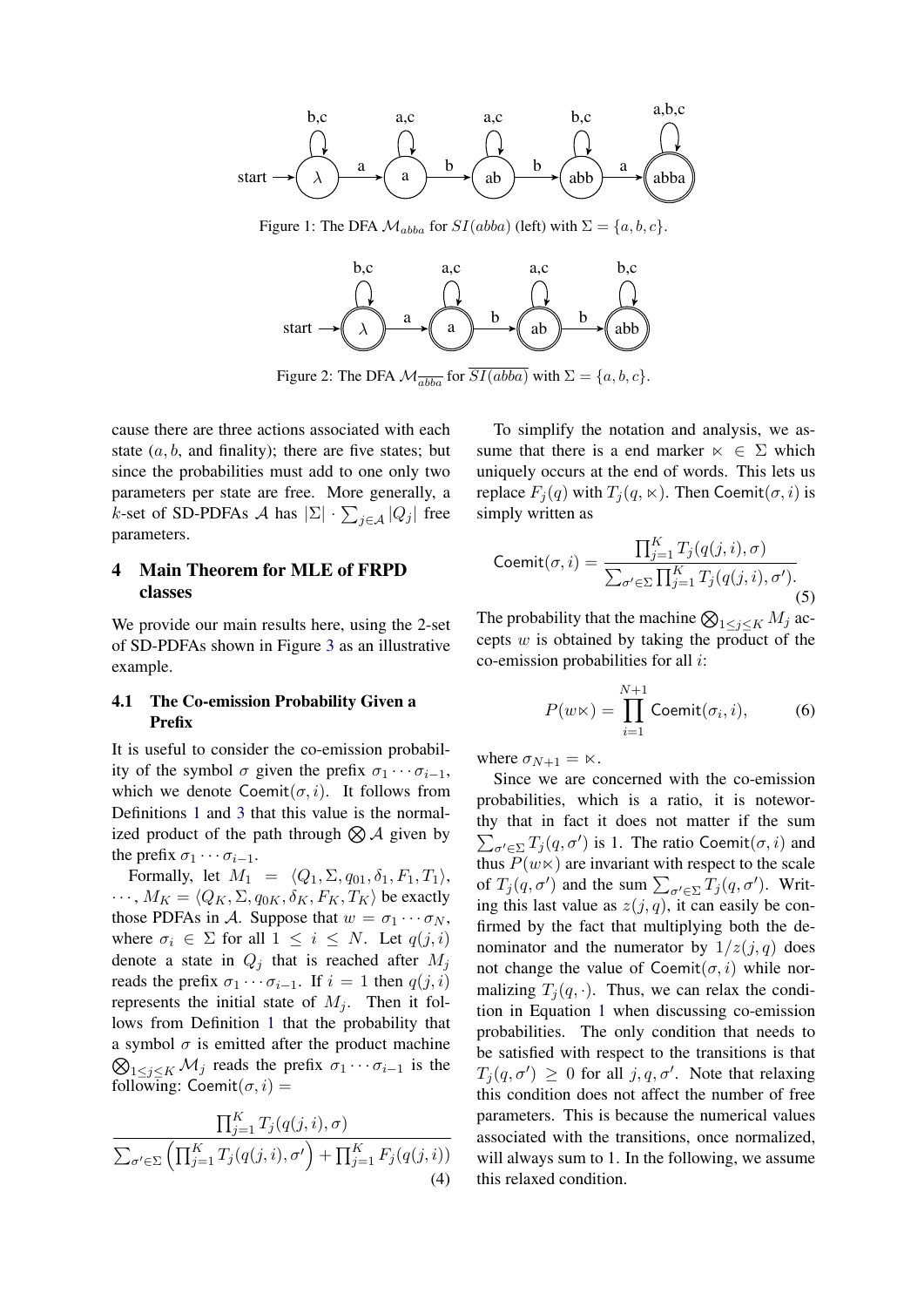<span id="page-6-0"></span>

Figure 3: The 2-set of of SD-PDFAs with  $\Sigma = \{a, b\}.$ 

# 4.2 Frequency and Empirical Mean of Co-emission Probability

Before describing the main theorem, we define two terms; *the frequency of an emission* and *the empirical mean of a co-emission probability*, which play important roles in estimating transition probabilities for product machines.

<span id="page-6-1"></span>Definition 4 (Frequency of Emission) *For given* w, we define the frequency of  $\sigma$  at  $q \in Q_i$  as fol*lows. Let*

- $m_w(M_j, q, \sigma) \in \mathbb{Z}^+$  denotes how many times σ *is emitted at the state* q *while the machine*  $M_i$  *emits* w.
- $n_w(M_j, q) \in \mathbb{Z}^+$  denotes how many times *the state* q *is visited while the machine*  $M_i$ *emits* w*.*

<span id="page-6-2"></span>*Then*

$$
\mathsf{freq}_w(\sigma|M_j, q) = \frac{m_w(M_j, q, \sigma)}{n_w(M_j, q)},\tag{7}
$$

So freq<sub>w</sub> $(\sigma|M_j, q)$  represents the relative frequency that  $M_j$  emits  $\sigma$  at q during emission of w.

These concepts can be lifted to a sequence of strings D drawn i.i.d. from some stochastic language. Let

$$
m_D(M_j, q, \sigma) = \sum_{w \in D} m_w(M_j, q, \sigma)
$$

and

$$
n_D(M_j, q) = \sum_{w \in D} n_w(M_j, q).
$$

It follows that

$$
\operatorname{freq}_D(\sigma|M_j,q)=\frac{m_D(M_j,q,\sigma)}{n_D(M_j,q)}.
$$

So freq $D(\sigma|M_i, q)$  represents the relative frequency that  $M_i$  emits  $\sigma$  at q during emission of D.

As an example, consider the 2-set of PDFAs in Figure [3](#page-6-0) and consider the sample data  $D =$ 

 $\langle abb \times aba \times \rangle$ . Figure [4](#page-7-1) shows the paths of these strings through each SD-PDFA. Figure [5](#page-7-2) shows some of the frequency computations.

If  $K = 1$ , i.e., the product machine consists of one PDFA then freq<sub>w</sub> $(\sigma|M_1, q)$  is the MLE of  $T_1(q, \sigma)$  [\(Vidal et al.,](#page-11-0) [2005a](#page-11-0)[,b\)](#page-11-1). Meanwhile, if  $K \geq 2$ , the probability of the emission, which equals the co-emission probability, fluctuates with states that other machines are currently at. Thus  $freq_w(\sigma|M_k, q)$ , as a random variable, is not independent from other machines' states. This motivates the following definition.

#### Definition 5 (Empirical Mean) *Let*

$$
\textsf{sumCount}_{w}(\sigma, M_j, q) = \sum_{i \text{ s.t. } q(j,i) = q} \textsf{Coeff}(\sigma, i).
$$

*The* empirical mean of a co-emission probability *is defined as follows:*

<span id="page-6-3"></span>
$$
\overline{\text{Coemit}}_w(\sigma|M_j, q) = \frac{\text{sumComit}_w(\sigma, M_j, q)}{n_w(M_j, q)},
$$
\n(8)

*i.e., the sample average of the co-emission probability when*  $q \in Q_j$  *is visited.* 

When a state in  $M_i$  is visited more than once while emitting  $w$ , it does not imply that some other state in  $M_h$  is also visited more than once. In other words, if there are positions  $i \neq \ell$  such that  $q(j, i) = q(j, \ell)$  then it does not have to follow that  $q(h, i) = q(h, \ell)$  for another machine  $M_h$ . Thus, even when  $M_i$  and the value of  $q(j, i)$  are fixed, Coemit $(\sigma, i)$  fluctuates. The empirical mean is the average taken over such fluctuating co-emission probabilities.

#### 4.3 Main Theorem and Convexity

Theorems [2](#page-7-0) and [3](#page-9-0) are our main results. We simplify the proofs by assuming that  $D$  consists of a single sentence. That is, in both theorems, we consider  $D = \{w \times\}$ . We can do this without loss of generality because any finite sequence of strings  $D$  drawn i.i.d. from a stochastic language can be converted into a single sentence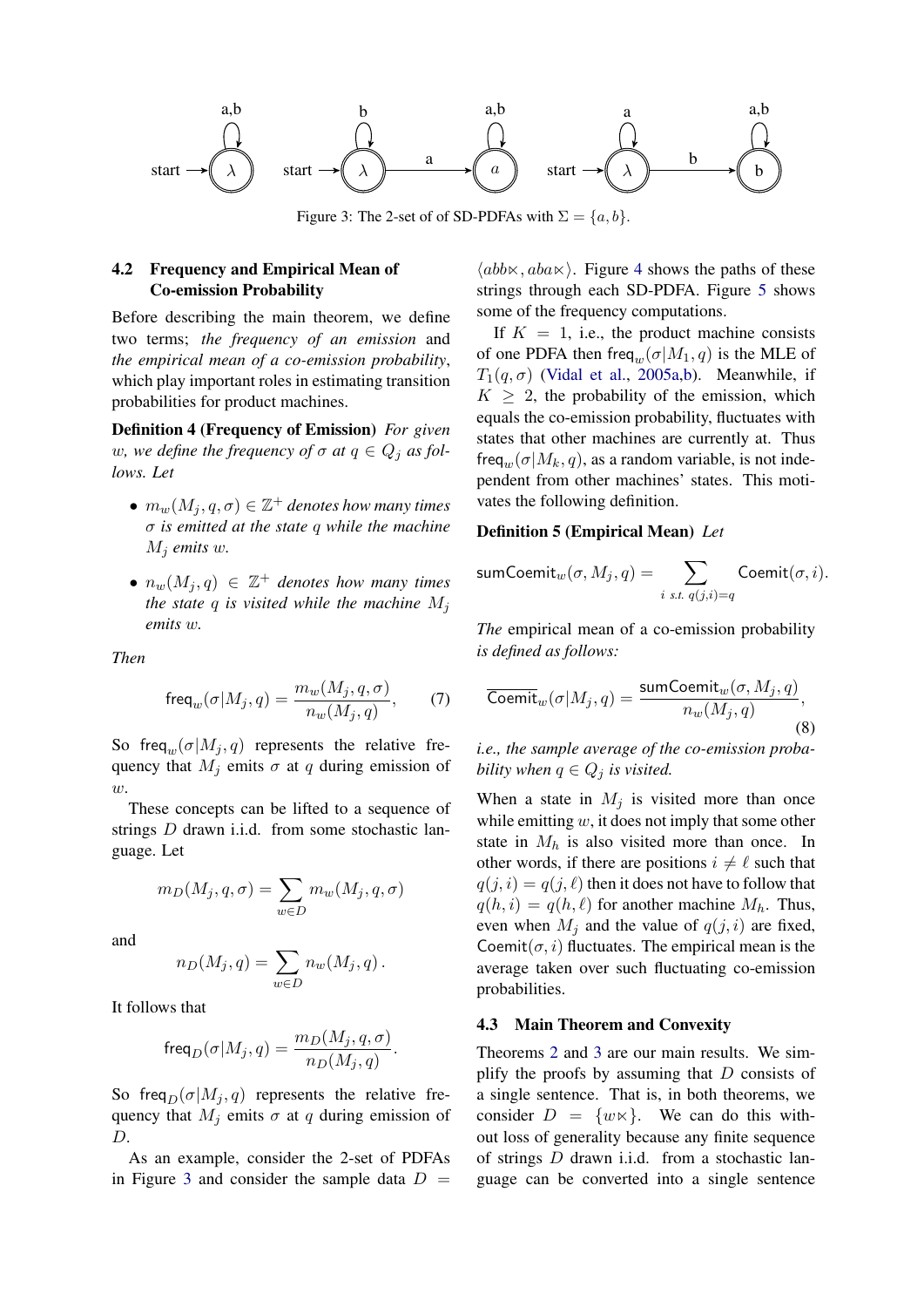<span id="page-7-1"></span>
$$
\mathcal{M}_{\lambda}: \quad \lambda \xrightarrow{a} \lambda \xrightarrow{b} \lambda \xrightarrow{b} \lambda \xrightarrow{\kappa} \quad \lambda \xrightarrow{b} \lambda \xrightarrow{b} \lambda \xrightarrow{\kappa} \lambda \xrightarrow{a}
$$
\n
$$
\mathcal{M}_{a}: \quad \lambda \xrightarrow{a} a \xrightarrow{b} a \xrightarrow{b} a \xrightarrow{\kappa} \quad \lambda \xrightarrow{b} \lambda \xrightarrow{b} \lambda \xrightarrow{\kappa} \lambda \xrightarrow{a}
$$
\n
$$
\mathcal{M}_{b}: \quad \lambda \xrightarrow{a} \lambda \xrightarrow{b} b \xrightarrow{b} b \xrightarrow{\kappa} \quad \lambda \xrightarrow{b} b \xrightarrow{b} b \xrightarrow{b} b \xrightarrow{\kappa}
$$

Figure 4: The paths of  $\{abb \times, bbb \times\}$  through the 2-set of of SD-PDFAs with  $\Sigma = \{a, b\}$ .

<span id="page-7-2"></span>
$$
\begin{array}{lcl} \mathsf{freq}_D(a|\mathcal{M}_{\lambda},\lambda)=1/8 & & \mathsf{freq}_D(a|\mathcal{M}_{a},\lambda)=1/5 & & \mathsf{freq}_D(a|\mathcal{M}_{a},a)=0/3, \\ \mathsf{freq}_D(b|\mathcal{M}_{\lambda},\lambda)=5/8 & & \mathsf{freq}_D(b|\mathcal{M}_{a},\lambda)=3/5 & & \mathsf{freq}_D(b|\mathcal{M}_{a},a)=2/3, \\ \mathsf{freq}_D(\ltimes|\mathcal{M}_{\lambda},\lambda)=2/8 & & \mathsf{freq}_D(\ltimes|\mathcal{M}_{a},\lambda)=1/5 & & \mathsf{freq}_D(\ltimes|\mathcal{M}_{a},a)=1/3, \\ & & \mathsf{freq}_D(a|\mathcal{M}_{b},\lambda)=1/3 & & \mathsf{freq}_D(a|\mathcal{M}_{b},b)=3/5, \\ & & \mathsf{freq}_D(b|\mathcal{M}_{b},\lambda)=2/3 & & \mathsf{freq}_D(b|\mathcal{M}_{b},b)=0/5, \\ & & \mathsf{freq}_D(\ltimes|\mathcal{M}_{b},\lambda)=0/3 & & \mathsf{freq}_D(\ltimes|\mathcal{M}_{b},b)=2/5, \end{array}
$$

Figure 5: Frequency computations with  $D=\{\text{abb}\times,\text{bbb}\times\}$  and the 2-set of of SD-PDFAs in Figure [4.](#page-7-1)

without changing the probability of its production. To see why, we can adjust the transition function of each PDFA  $\mathcal{M}_i$  so that  $\delta_i(q, \kappa) = q_{0i}$ for each  $q \in Q_i$ . In other words, once  $\ltimes$  is emitted, the machines reset to their start states. Then for any  $D = \{w_1 \times, \cdots, w_k \times\}$ , we have  $P(D) = P(\text{concat}(D))$  where concat $(D) =$  $w_1 \ltimes w_2 \ltimes \cdots \ltimes w_k \ltimes$ . Thus,  $w \ltimes$  in both theorems can be understood as  $concat(D)$ .

<span id="page-7-0"></span>**Theorem 2** *Suppose that*  $P(w \times)$  *is defined as* Equation [6](#page-5-3) for a product machine  $\bigotimes_{1 \leq j \leq K} M_j$ *and a word w. Then,*  $\partial P(w \ltimes)/\partial T_i = 0$  *holds for all* j *if and only if the following equation is satisfied for all*  $1 \leq j \leq K$ *:* 

$$
\mathsf{freq}_w(\sigma|M_j,q)=\overline{\mathsf{Coemit}}_w(\sigma|M_j,q)\ .
$$

From Theorem [3,](#page-9-0) it will then follow that  $T_1, \ldots T_K$  are the MLE.

Proof By taking the log of Eq. [6](#page-5-3), we have

$$
\log P(w \times) = \sum_{i=1}^{N+1} \left( \sum_{j=1}^{K} \log T_j(q(j, i), \sigma_i) - \log \sum_{\sigma' \in \Sigma} \prod_{j=1}^{K} T_j(q(j, i), \sigma') \right)
$$
  
= 
$$
\sum_{i=1}^{N+1} \sum_{j=1}^{K} \log T_j(q(j, i), \sigma_i) - \sum_{i=1}^{N+1} \log \sum_{\sigma' \in \Sigma} \prod_{j=1}^{K} T_j(q(j, i), \sigma').
$$

We differentiate this by a log emission probability  $\log T_h(q, \sigma)$  for some  $1 \leq h \leq K$ . Let

$$
A = \frac{\partial}{\partial \log T_h(q, \sigma)} \sum_{i=1}^{N+1} \sum_{j=1}^K \log T_j(q(j, i), \sigma_i),
$$

and

$$
B = \frac{\partial}{\partial \log T_h(q, \sigma)} \sum_{i=1}^{N+1} \log \sum_{\sigma' \in \Sigma} \prod_{j=1}^K T_j(q(j, i), \sigma').
$$

Then

$$
\frac{\partial}{\partial \log T_h(q,\sigma)} \log P(w \ltimes) = A - B.
$$

First, we calculate A. Since

$$
\frac{\partial T_j(q(j,i),\sigma_i)}{\partial \log T_h(q,\sigma)} = \begin{cases} 1 & \text{if } \langle M_h, q, \sigma \rangle \\ = \langle M_j, q(j,i), \sigma_i \rangle \\ 0 & \text{otherwise,} \end{cases}
$$

we have

$$
A = \sum_{i=1}^{N+1} \sum_{j=1}^{K} \mathbf{I} [\langle M_h, q, \sigma \rangle = \langle M_j, q(j, i), \sigma_i \rangle]
$$
  
= 
$$
\sum_{i=1}^{N+1} \mathbf{I} [\langle q, \sigma \rangle = \langle q(h, i), \sigma_i \rangle]
$$
  
= 
$$
m_w(M_h, q, \sigma)
$$
 (9)

<span id="page-7-3"></span>where  $\mathbf{I}[\cdot]$  denotes the indicator function and  $m_w(M_h, q, \sigma)$  is defined as in Definition [4.](#page-6-1)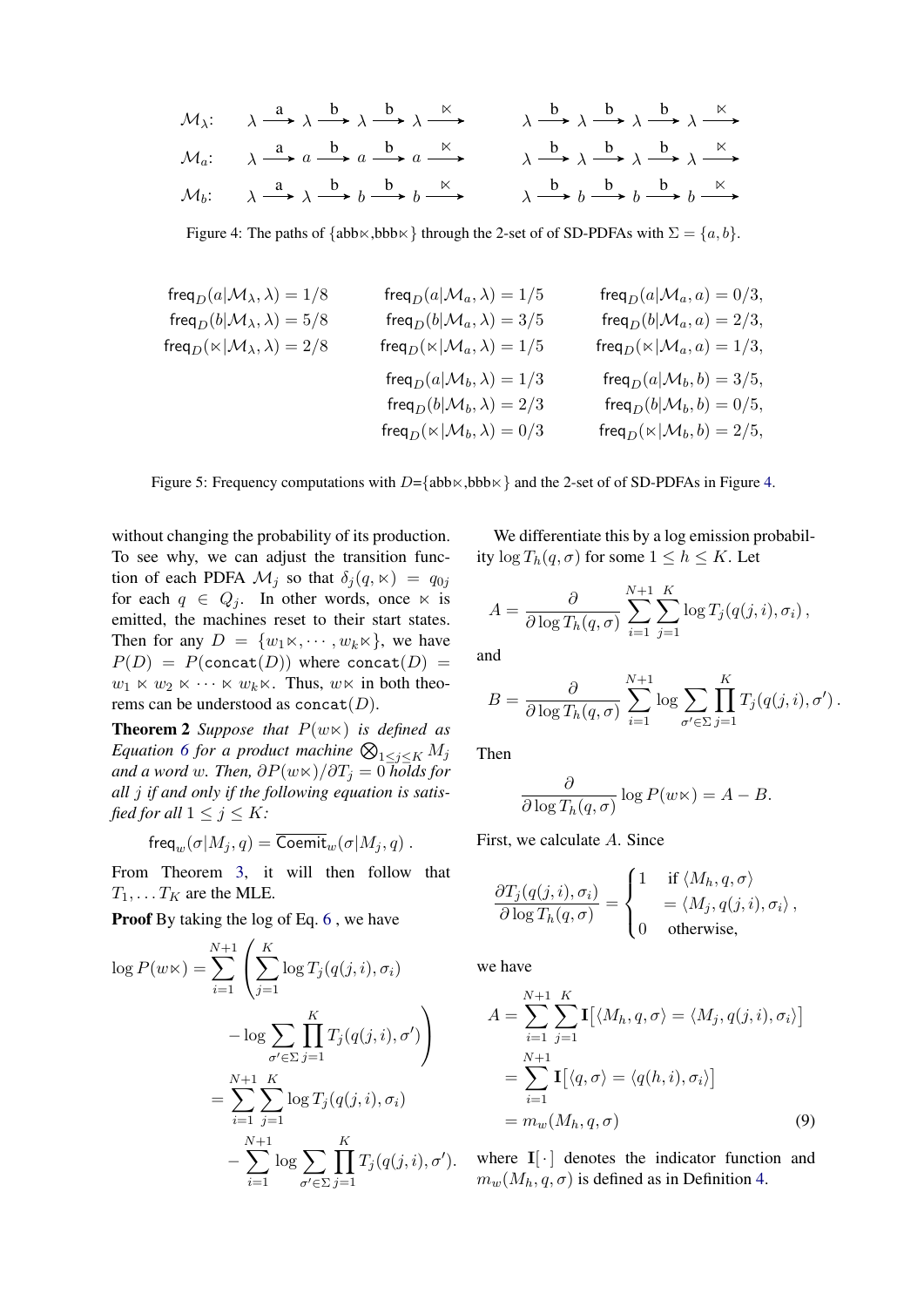<span id="page-8-0"></span>
$$
B = \frac{\partial}{\partial \log T_h(q, \sigma)} \sum_{i=1}^{N+1} \log \left( \sum_{a \in \Sigma} \prod_{j=1}^K T_j(q(j, i), a) \right)
$$
  
\n
$$
= \sum_{i=1}^{N+1} \frac{\frac{\partial}{\partial \log T_h(q, \sigma)} \sum_{a \in \Sigma} \prod_{j=1}^K T_j(q(j, i), a)}{\sum_{a \in \Sigma} \prod_{j=1}^K T_j(q(j, i), a)}
$$
  
\n
$$
= \sum_{i=1}^{N+1} \frac{\frac{\partial}{\partial \log T_h(q, \sigma)} \sum_{a \in \Sigma} \exp \left( \sum_{j=1}^K \log T_j(q(j, i), a) \right)}{\sum_{a \in \Sigma} \prod_{j=1}^K T_j(q(j, i), a)}
$$
  
\n
$$
= \sum_{i=1}^{N+1} \frac{\sum_{a \in \Sigma} \left( \exp \left( \sum_{j=1}^K \log T_j(q(j, i), a) \right) \sum_{j=1}^K \frac{\partial \log T_h(q(j, i), a)}{\partial \log T_h(q, \sigma)} \right)}{\sum_{a \in \Sigma} \prod_{j=1}^K T_j(q(j, i), a)}
$$
  
\n
$$
= \sum_{i=1}^{N+1} \frac{\sum_{a \in \Sigma} \left( \prod_{j=1}^K T_j(q(j, i), a) \sum_{j=1}^K \frac{\partial \log T_j(q(j, i), a)}{\partial \log T_h(q, \sigma)} \right)}{\sum_{a \in \Sigma} \prod_{j=1}^K T_j(q(j, i), a)}
$$
  
\n
$$
= \sum_{i=1}^{N+1} \sum_{a \in \Sigma} \left( \frac{\prod_{j=1}^K T_j(q(j, i), a)}{\sum_{b \in \Sigma} \prod_{j=1}^K T_j(q(j, i), b)} \sum_{j=1}^K \frac{\partial \log T_j(q(j, i), a)}{\partial \log T_h(q, \sigma)} \right)
$$

Figure 6: Initial calculation of B in the proof of Theorem [2.](#page-7-0)

Second, we calculate  $B$  as shown in Figure [6.](#page-8-0) There are two large terms in the large parentheses in the last line of the calculation of B in Figure [6.](#page-8-0) The first one is is the co-emission probability by Equation [5.](#page-5-4) Thus  $B =$ 

$$
\sum_{i=1}^{N+1} \sum_{a \in \Sigma} \sum_{j=1}^{K} \text{Coeff}(a, i) \frac{\partial \log T_j(q(j, i), a)}{\partial \log T_h(q, \sigma)}.
$$

Recall that

$$
\frac{\partial \log T_j(q(j,i),a)}{\partial \log T_h(q,\sigma)}
$$

equals

$$
\mathbf{I}[\langle M_h, q, \sigma \rangle = \langle M_j, q(j, i), a \rangle].
$$

This indicator function equals  $I[h = j]I[q = j]$  $q(j, i)$   $\left| \mathbf{I} \right| \sigma = a$ . Abbreviating  $\mathbf{I} \left[ h = j \right]$  with  $\mathbf{I}_1$ ,  $\mathbf{I}[q = q(j, i)]$  with  $\mathbf{I}_2$ , and  $\mathbf{I}[\sigma = a]$  with  $\mathbf{I}_3$ , we see that

$$
\sum_{a \in \Sigma} \sum_{j=1}^{K} \text{Coeff}(a, i) \mathbf{I}_{1} \mathbf{I}_{2} \mathbf{I}_{3}
$$

$$
= \sum_{j=1}^{K} \text{Coeff}(\sigma, i) \mathbf{I}_{1} \mathbf{I}_{2}
$$

$$
= \text{Coeff}(\sigma, i) \mathbf{I}_{2} = q(h, i).
$$

We conclude that

<span id="page-8-1"></span>
$$
B = \sum_{i=1}^{N+1} \text{Coeff}(\sigma, i) \mathbf{I}[q = q(h, i)]
$$
  
= 
$$
\sum_{i \text{ s.t. } q(h, i) = q} \text{Coeff}(\sigma, i)
$$
  
= sumCommite<sub>w</sub>( $\sigma, M_h, q$ ). (10)

By plugging our calculations of A (Eq. [9\)](#page-7-3) and B (Eq. [10\)](#page-8-1) into  $A = B$  and dividing the both sides by  $n_w(M_h, q)$ , we obtain the result

$$
\text{freq}_w(\sigma | M_h, q) = \overline{\text{Coemit}}_w(\sigma | M_h, q)
$$

from the definitions of the relative frequency of an emission (Eq. [7\)](#page-6-2) and the empirical mean of a co-emission probability (Eq. [8\)](#page-6-3). This concludes the proof of Theorem [2.](#page-7-0)

Next we prove that maximizing P(w) is a *convex optimization problem* to ensure that the solution is the maximum point.

Following [Boyd and Vandenberghe](#page-10-3) [\(2004\)](#page-10-3), A set of points C in  $\mathbb{R}^n$  is *convex* if the line segment between any two points in C also lies in C. Formally, C is *convex* provided for any  $x_1, x_2 \in C$ and any t with  $0 \le t \le 1$ , we have  $tx_1 + (1$  $t)x_2 \in C$ . A function  $f : \mathbb{R}^n \to \mathbb{R}$  is *convex* if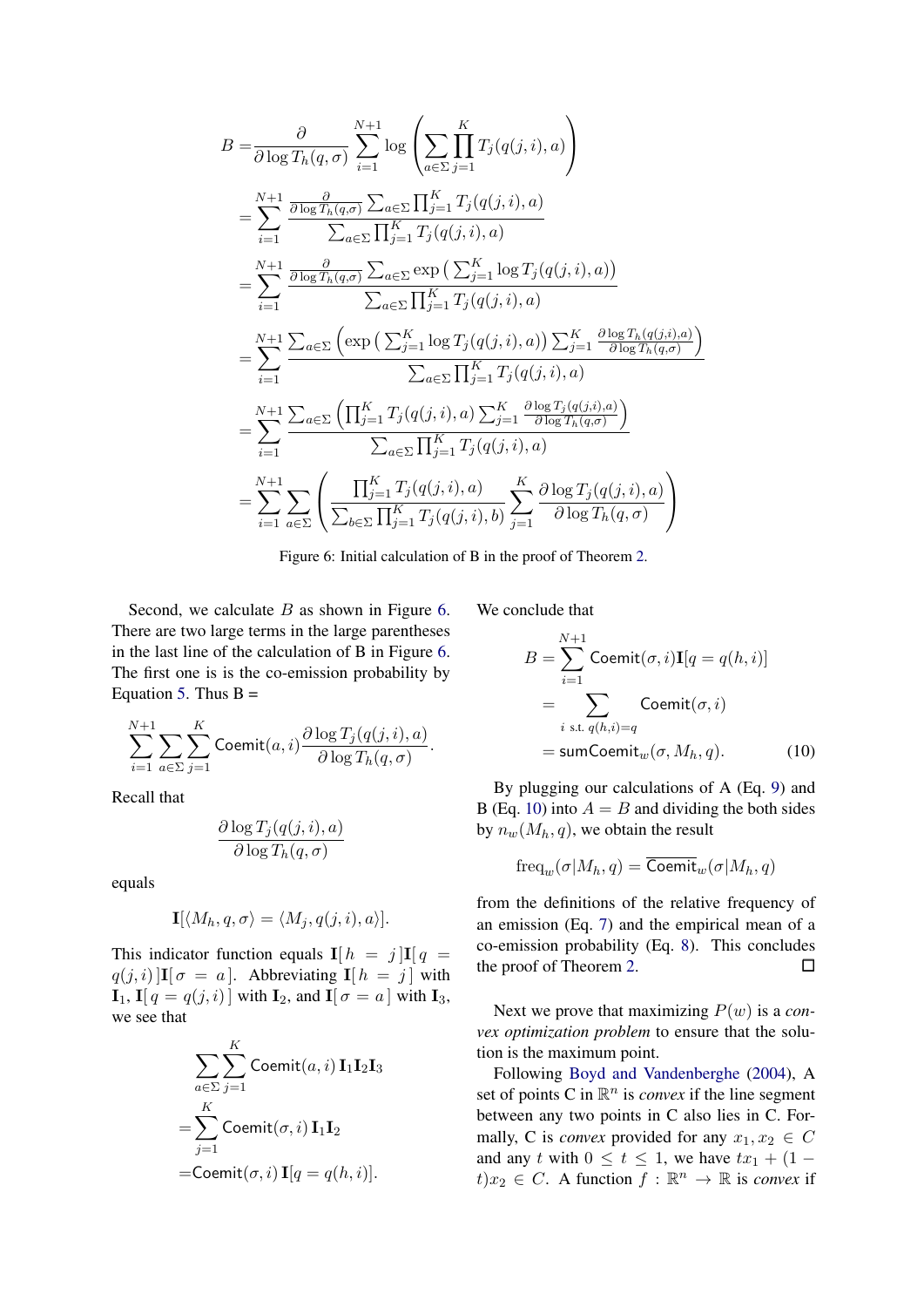the domain of f is a convex set and if for all  $x, y$ in the domain of f, and t with  $0 \le t \le 1$ , we have  $f(tx+(1-t)y) \le tf(x) + (1-t)f(y)$ . We say f is *concave* if −f is convex.

Recall from section [2.4](#page-3-2) that the likelihood of a sequence of data  $D$  to a stochastic language  $L$  belonging to a class with parameters  $\Theta$  is lhd( $D \parallel$  $\Theta$ ) =  $\prod_{w \in D} P_L(w)$ . The likelihood function is a function  $f: \mathbb{R}^n \to \mathbb{R}$  where *n* is the number of parameters |Θ|.

Let  $\tau_{i,q,\sigma}$  denote  $\log T_i(q,\sigma)$ ; i.e. the log of some parameter in  $\Theta$ . There are  $n =$  $|\Sigma|\sum_{j=1}^K |Q_j|$  parameters in  $\Theta$  since  $\sigma \in \Sigma$ ,  $1 \leq j \leq K$ , and  $q \in Q_j$ . This  $\tau$  can be thought of as a vector in  $\mathbb{R}^n$ .

The problem of maximizing  $P(w \ltimes)$  is the same as minimizing  $-\log P(w \ltimes)$  as a function of  $\tau$ . We show that  $\log P(w \times)$  is concave with respect to  $\log T_i(q, \sigma)$  (Theorem [3\)](#page-9-0). If so, it is true that the solution shown in Theorem [2](#page-7-0) is a global maximum.

<span id="page-9-0"></span>**Theorem 3**  $\log P(w \times)$  *is concave with respect to*  $\tau \in \mathbb{R}^n$ .

Proof By taking the log of Eq. [6](#page-5-3), we have  $\log P(w \ltimes) =$ 

$$
\sum_{i=1}^{N+1} \left( \sum_{j=1}^K \log T_j(q(j,i), \sigma_i) - \log \sum_{a \in \Sigma} \prod_{j=1}^K T_j(q(j,i), a) \right).
$$

Substituting in  $\tau$ , it follows that  $\log P(w \ltimes)$  =

$$
\sum_{i=1}^{N+1} \left( \sum_{j=1}^{K} \tau_{j,q(j,i),\sigma_i} - \log \sum_{a \in \Sigma} \prod_{j=1}^{K} \exp(\tau_{j,q(j,i),a}) \right).
$$

Since

$$
\prod_{j=1}^{K} \exp(\tau_{j,q(j,i),a}) = \exp\left(\sum_{k=1}^{K} \tau_{k,q(j,i),a}\right),
$$

and by letting  $g_a(\tau) = \sum_j \tau_{j,q(j,i),a}$ , we obtain  $\log P(w \ltimes) =$ 

$$
\sum_{i=1}^{N+1} \left( g_{\sigma_i}(\tau) - \log \sum_{a \in \Sigma} \exp (g_a(\tau)) \right).
$$

Generally speaking, a composition  $f(x) =$  $h(g_1(x), \dots, g_k(x))$  obeys the following rule: f

is convex if  $h$  is convex,  $h$  is non-decreasing in each argument, and  $g_i$  is convex (see vector composition in [Boyd and Vandenberghe,](#page-10-3) [2004,](#page-10-3) section 3.2.4)). Furthermore, it is known that  $\log \sum \exp(\cdot)$  is convex (see section 3.1.5), and  $\log \sum \exp(\cdot)$  is non-decreasing in each argument since both  $\exp(\cdot)$  and  $\log(\cdot)$  are non-decreasing. In addition,  $g_a(\cdot)$  is both convex and concave since every linear function is so from the definition (see section 3.1.1). Thus,  $\log \sum_a \exp(g_a(\cdot))$  is convex, and  $-\log \sum_a \exp(g_a(\cdot))$  is concave.

Finally, from the fact that non-negative weighted sum preserves convexity and concavity [\(Boyd and Vandenberghe,](#page-10-3) [2004,](#page-10-3) section 3.2.1),  $\log P(w \times)$  is concave. It follows that the negative log of  $P(w \ltimes)$  is convex.

It is noteworthy to point out that establishing concavity does not mean the solution is unique. In fact, the solutions can be a set of points. An example FRPD class illustrating this is one which contains two PDFA  $\mathcal{M}_1$  and  $\mathcal{M}_2$  with the same structure. For example suppose each had exactly one state with self-loop transitions for every symbol in Σ. The co-emission product  $\mathcal{M}_1 \otimes \mathcal{M}_2$  does not uniquely factorize though the above theorem establishes its convexity.

Of course it is also of interest to know when the solution is unique. In this case, we have to show the negative log probability is strictly convex except for multiplying the emission probability by a constant. We leave this as an area of future research.

#### <span id="page-9-1"></span>5 Optimization and Time Complexity

In this section, we discuss the time complexity and also how to optimize. From the proof of Theorem [2,](#page-7-0) we have the following fact immediately.

Corollary 1 *The update equation for maximization of*  $log P(w \times)$  *is represented as:*  $\log T_i(q, \sigma) :=$ 

$$
\log T_j(q, \sigma) + \eta \left( \text{freq}_w(\sigma | M_j, q) - \overline{\text{Coemit}}_w(\sigma | M_j, q) \right)
$$
 (11)

*if the simplest gradient method is applied, and where* η *is the step size. The time complexity for each update is*  $O(NK|\Sigma|)$ *.* 

The time complexity for freq<sub>w</sub>( $\sigma$ |M<sub>j</sub>, q) and Coemit<sub>w</sub> $(\sigma|M_i, q)$  are shown in Lemma [1](#page-10-4) and Lemma [2.](#page-10-5) The time complexity for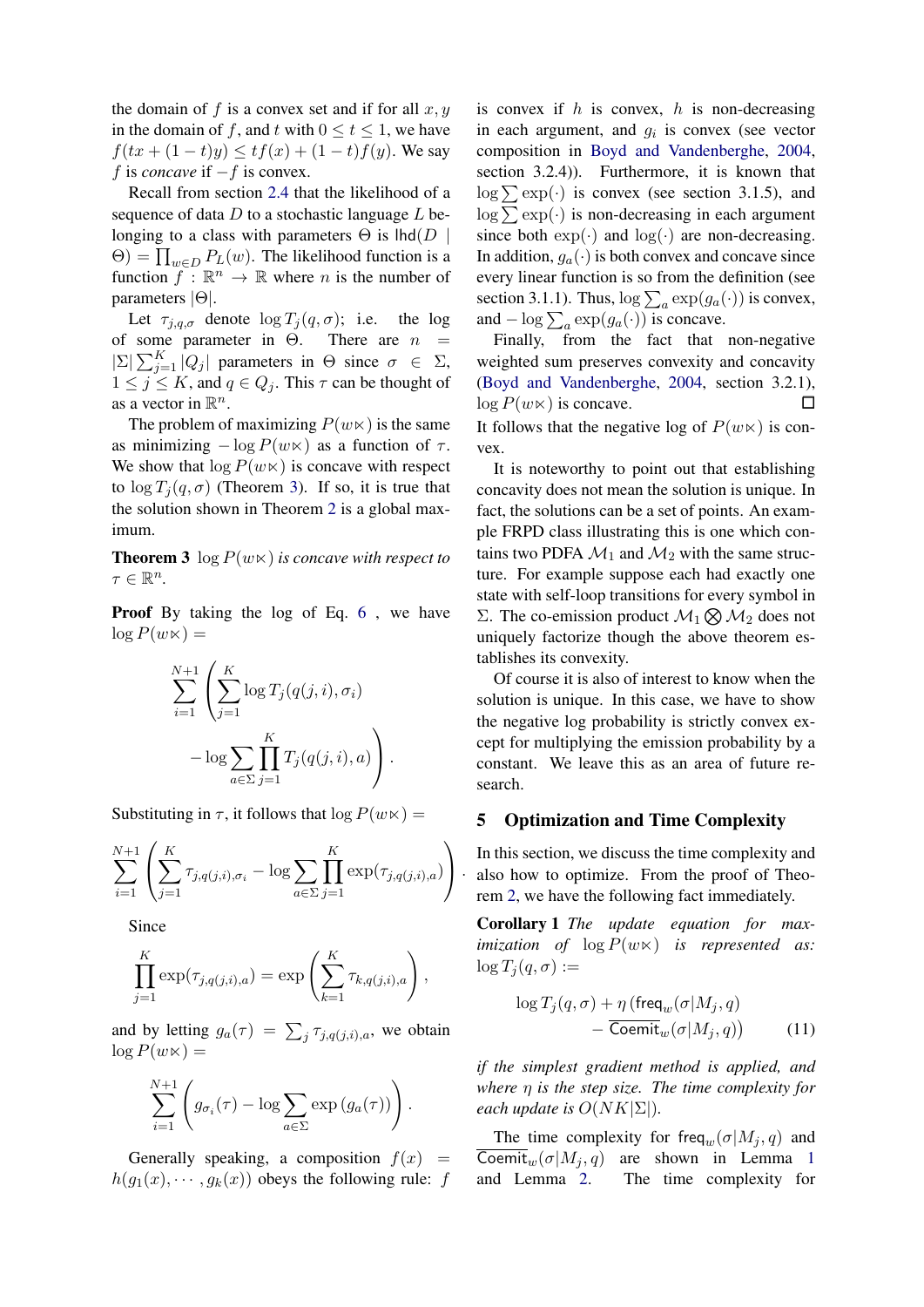Coemit<sub>w</sub>( $\sigma|M_j, q$ ) is a little higher than that of freq<sub>w</sub> $(\sigma|M_i, q)$ .

<span id="page-10-4"></span>**Lemma 1** *For all*  $M_j$  *and*  $q \in Q_j$ ,  $freq_w(\sigma|M_j, q)$  are computed in the time  $O(NK)$ .

Proof We trace all machines while they are emitting  $\sigma_1, \cdots, \sigma_N$ . Suppose that machines are at  $q(1, i), \cdots, q(K, i)$  after  $\sigma_1, \cdots, \sigma_{i-1}$ are emitted sequentially. For each step  $i$ , for all machines  $M_i$ , we have to update the counting for the pair of  $q(k, i)$  and  $\sigma_i$ , in order to calculate  $m_w(M_i, q, \sigma)$ . So the computational cost for each step i is  $O(K)$ .

<span id="page-10-5"></span>**Lemma 2** *For all*  $M_i$  *and*  $q \in Q_i$ ,  $\overline{\text{Comit}}_w(\sigma|M_j, q)$  are computed in the time  $O(NK|\Sigma|)$ .

Proof We trace all machines while they are emitting  $\sigma_1, \cdots, \sigma_N$ . Suppose that machines are at  $q(1, i), \cdots, q(K, i)$  after  $\sigma_1, \cdots, \sigma_{i-1}$ are emitted sequentially. The critical part is calculating sumCoemit $(\sigma)_{\langle M_j, q\rangle}(w)$  . For each step  $i$ , we have to update emission probabilities for all pairs of  $M_i$  and  $\sigma \in \Sigma$ . This update is in the time  $O(K|\Sigma|)$ . Thus, the time complexity for calculating sumCoemit<sub>w</sub> $(\sigma, M_j, q)$  is  $O(NK|\Sigma|)$ .  $\Box$ 

### <span id="page-10-1"></span>6 Conclusion

The negative log likelihood function associated with a FRPD class  $C$  is convex, and it is possible to efficiently find a MLE of any sequences of data generated i.i.d. with respect to  $C$ . Essentially, the parameters of the model are found by running the corpus through each of the individual factor PDFAs and calculating the relative frequencies. While this was the approach adopted by [Heinz and Rogers](#page-11-8) [\(2010\)](#page-11-8) for SP stochastic languages, we have generalized it to sets of finitely many PDFAs.

There are several directions for future research, both theoretical and applied. On the theoretical side, one clear avenue is to better understand these results in terms of probabilistic graphical models [\(Koller and Friedman,](#page-11-2) [2009\)](#page-11-2). As a reviewer pointed out, the application of those methods to formal language theory and grammatical inference [\(de la Higuera,](#page-11-17) [2010\)](#page-11-17) appears fruitful.

On the applied side, there are several different opportunities. One area of interest is language modeling. The results here permit a modular approach to constructing language models, where certain primitive factors are included or excluded. For example, we expect that language models which incorporate both n-gram models [\(Jurafsky](#page-11-9) [and Martin,](#page-11-9) [2008\)](#page-11-9) (which cannot describe longdistance dependencies) and SP stochastic languages (which can describe some kinds of longdistance dependencies) will have lower perplexity, a hypothesis under current investigation. More generally, researchers can use aspects of the subregular hierarchies of languages [\(Thomas,](#page-11-18) [1997;](#page-11-18) [Rogers et al.,](#page-11-5) [2013\)](#page-11-5) to identify a range of 'primitive factors' whose DFA models can form the basis of various FRPD classes.

Finally, we are also interested in extending these results to weighted deterministic automata for computing regular relations [\(Beros and de la](#page-10-6) [Higuera,](#page-10-6) [2016\)](#page-10-6) or elements of other monoids [\(Gerdjikov,](#page-10-7) [2018\)](#page-10-7).

### Acknowledgments

We would like to thank two anonymous reviewers for helpful comments, and another anonymous reviewer in particular for making clear the scope of this work, which resulted in a significant revisions to our original submission. This work was supported by NIH grant #R01HD87133-01 to JH and JSPS KAKENHI grant #JP18K11449 to CS.

### References

- <span id="page-10-2"></span>Borja Balle, Remi Eyraud, Franco M. Luque, Ariadna ´ Quattoni, and Sicco Verwer. 2016. Results of the sequence prediction challenge (SPiCe): a competition on learning the next symbol in a sequence. In *Proceedings of The 13th International Conference on Grammatical Inference*, volume 57 of *JMLR: Workshop and Conference Proceedings*, pages 132–136.
- <span id="page-10-6"></span>Achilles Beros and Colin de la Higuera. 2016. A canonical semi-deterministic transducer. *Fundamenta Informaticae*, 146(4):431–459.
- <span id="page-10-0"></span>Christopher M. Bishop. 2006. *Pattern Recognition and Machine Learning*. Information Science and Statistics. Springer.
- <span id="page-10-3"></span>S. Boyd and L. Vandenberghe. 2004. *Convex optimization*. Cambridge.
- <span id="page-10-7"></span>Stefan Gerdjikov. 2018. A general class of monoids supporting canonisation and minimisation